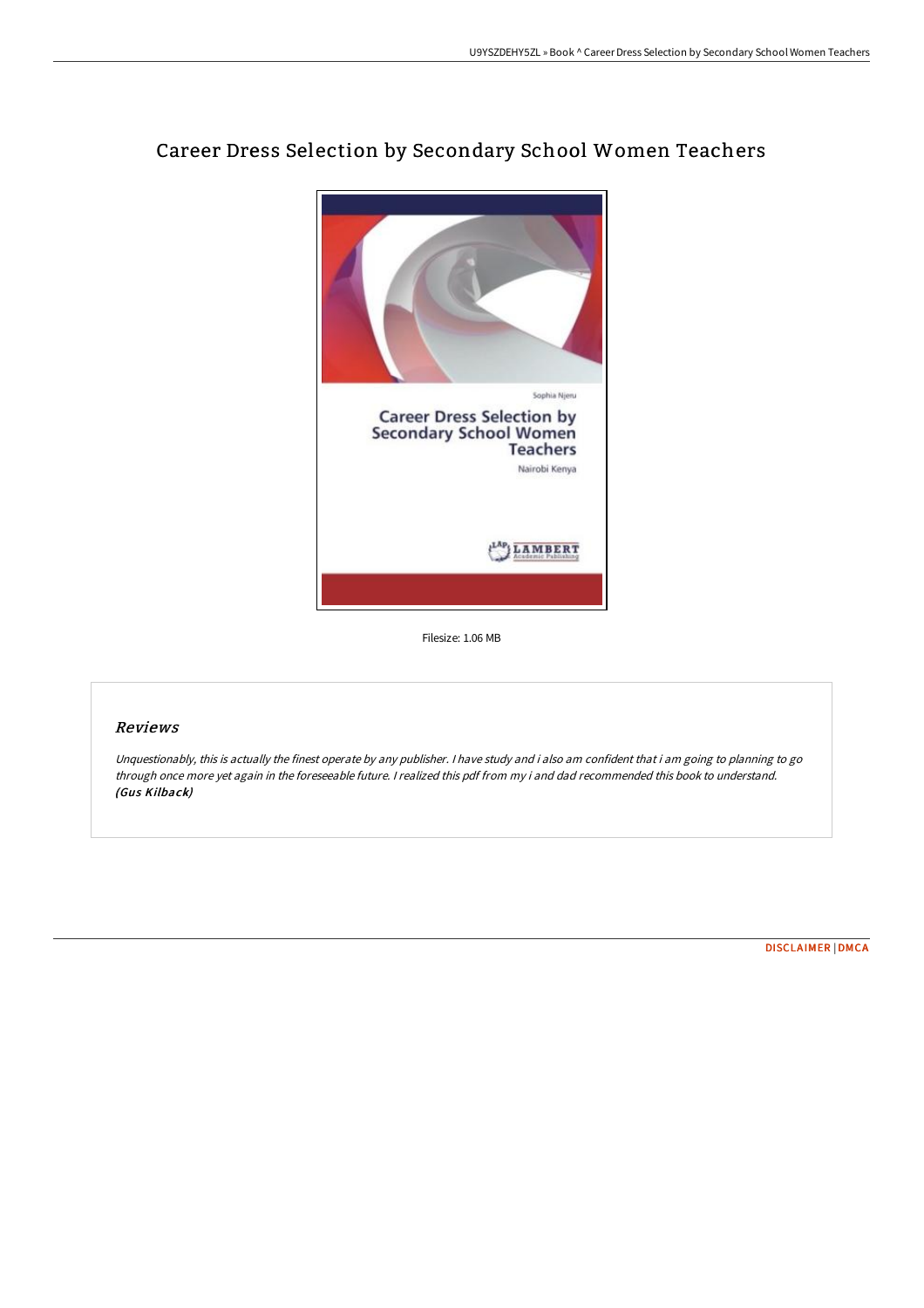# CAREER DRESS SELECTION BY SECONDARY SCHOOL WOMEN TEACHERS



Condition: New. Publisher/Verlag: LAP Lambert Academic Publishing | Nairobi Kenya | In schools, there are different clothing expectations of students, supervisors and colleagues of women teachers. Some secondary school students rioted over women teachers' indecent dress-mini skirts. The colour, pattern and style of a teacher's clothes may create or rob off her authority. Psychological factors that mostly influenced career dress selection are, one's beliefs, cost of the item, dress in which one looks beautiful and styles suiting one's figure type. Item is well constructed, suitability for work and fitting characteristics are among the dress features that highly influenced the respondents. The socioeconomic factors that had the most influence were amount of money available, number of dependants and occupation. The most utilized sources of information on career dress are dress displays and personal communication channels, namely family members, tailors and women friends. Majority of women teachers are opposed to a formal dress code due to the need for individuality. Various career dress styles such as mini skirt or dress, transparent clothing and tight fitting clothing are unacceptable. This book is targeted at postgraduate students pursuing fashion design degree. | Format: Paperback | Language/Sprache: english | 124 pp.

Read Career Dress Selection by [Secondar](http://digilib.live/career-dress-selection-by-secondary-school-women.html)y School Women Teachers Online D [Download](http://digilib.live/career-dress-selection-by-secondary-school-women.html) PDF Career Dress Selection by Secondary School Women Teachers